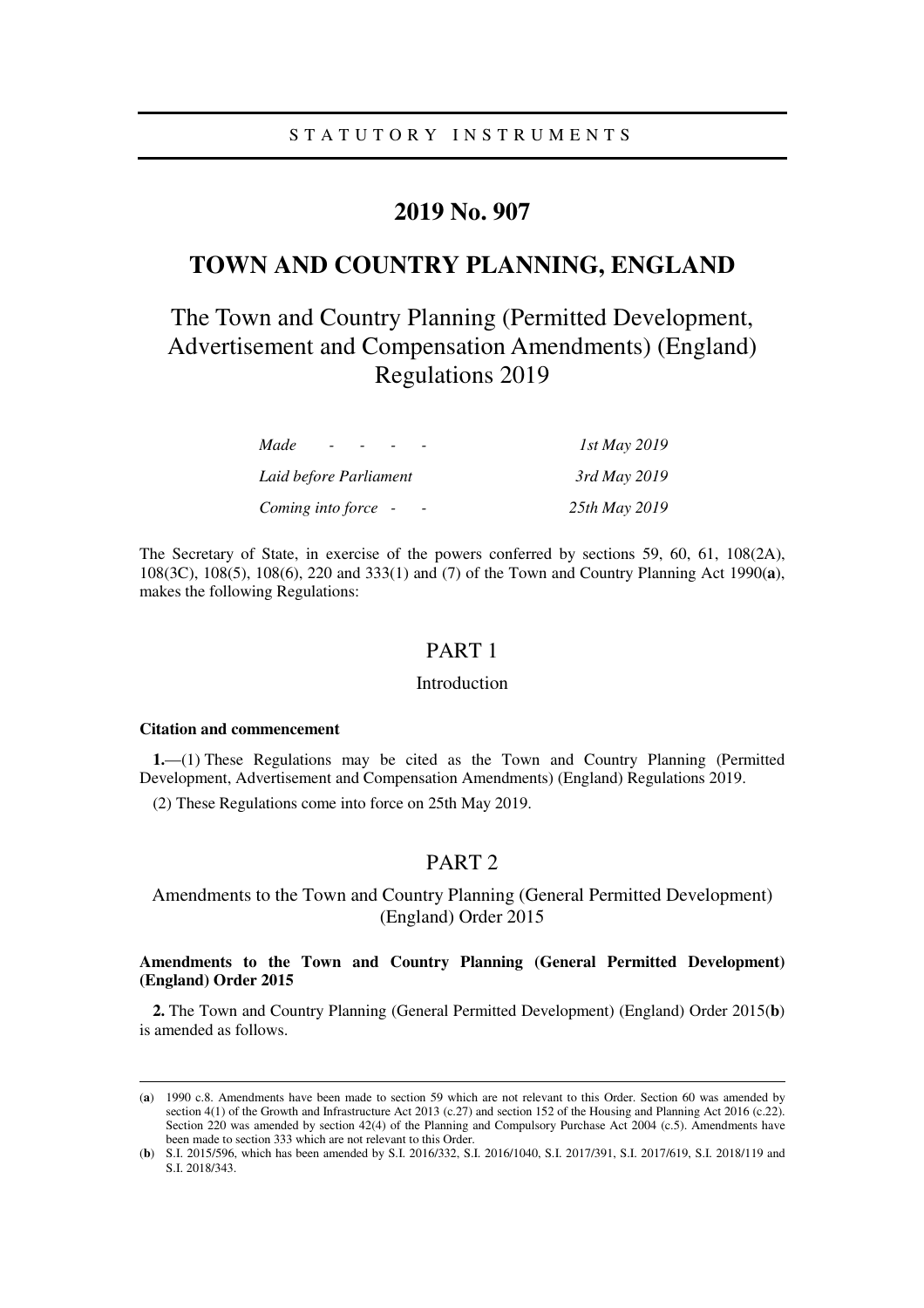#### **Amendment to article 2**

**3.** In article 2(1) (interpretation), for the definition of "transport undertakers" substitute—

""transport undertakers" includes, in addition to the meaning of transport undertaker in section 329 of the Highways Act 1980 (further provision as to interpretation), any person authorised to carry on—

- (a) a road transport undertaking; or
- (b) a tramway undertaking."

#### **Amendments to Part 1, Class A**

**4.** In Class A of Part 1 of Schedule 2—

- (a) in paragraph  $A.1(g)$  omit the words "until 30th May 2019,";
- (b) in paragraph A.4 omit sub-paragraphs (13), (14) and (15).

# **Amendments to Part 2, Class E**

**5.** In Class E of Part 2 of Schedule 2—

- (a) for paragraph  $E(1(a))$  substitute—
	- "(a) in relation to an upstand and outlet—
		- (i) within the curtilage of a dwellinghouse or a block of flats, exceed 1.6 metres in height from the level of the surface used for the parking of vehicles; or
		- (ii) in any other case, exceed 2.3 metres in height from the level of the surface used for the parking of vehicles;";
- (b) after paragraph E.2. (conditions) insert—

## "**E.3. Interpretation of Class E**

For the purposes of Class E—

"block of flats" means a building which consists of at least two flats.".

#### **Amendments to Part 3, Class J**

**6.** In Part 3 of Schedule 2, after Class J, insert—

"*Class JA – retail, takeaway, betting office, pay day loan shop, and launderette uses to offices* 

#### **Permitted development**

JA. Development consisting of a change of use of a building from—

- (a) a use falling within Class A1 (shops), Class A2 (financial and professional services), or Class A5 (hot food takeaways) of the Schedule to the Use Classes Order, or
- (b) a use as a betting office, pay day loan shop or launderette,

to a use falling within Class B1(a) (offices) of that Schedule.

#### **Development not permitted**

JA.1. Development is not permitted by Class JA if—

(a) the building was not used for one of the uses referred to in Class JA(a) or (b)— (i) on 29th October 2018, or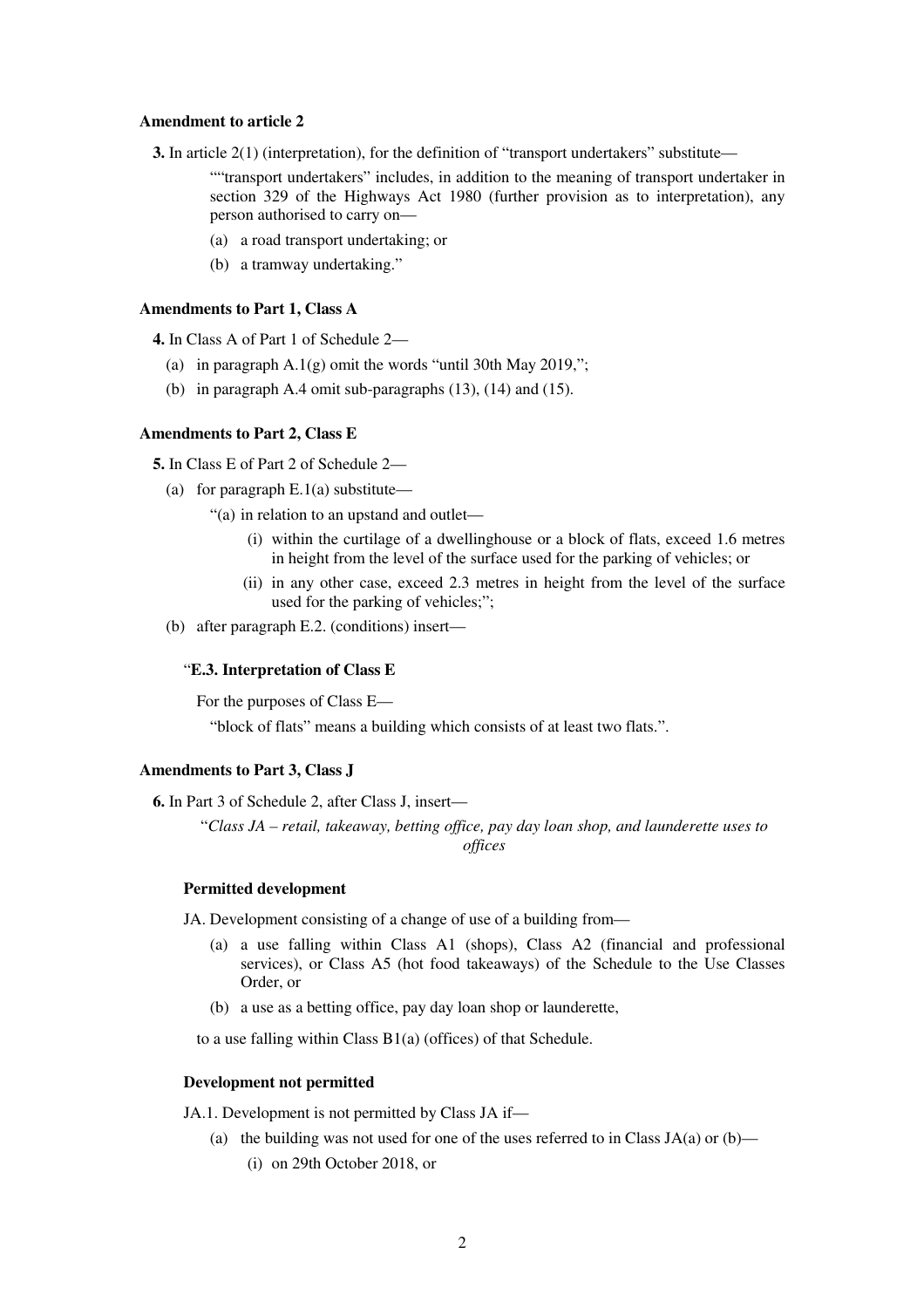- (ii) in the case of a building which was in use before that date but was not in use on that date, when it was last in use;
- (b) permission to use the building for a use falling within Class A1 (shops) or Class A2 (financial and professional services) of the Schedule to the Use Classes Order has been granted only by this Part;
- (c) the development (together with any previous development under Class JA) would result in more than 500 square metres of floor space in the building having changed use under Class JA; or
- (d) the building is—
	- (i) on article 2(3) land;
	- (ii) in a site of special scientific interest;
	- (iii) in a safety hazard area;
	- (iv) in a military explosives storage area;
	- (v) a listed building, or within the curtilage of a listed building; or
	- (vi) a scheduled monument or contains a scheduled monument.

#### **Conditions**

JA.2(1) Where the development proposed is development under Class JA, development is permitted subject to the condition that before beginning the development, the developer must apply to the local planning authority for a determination as to whether the prior approval of the authority will be required as to—

- (a) transport and highways impacts of the development;
- (b) whether it is undesirable for the building to change use to a use falling within Class B1(a) (offices) of the Schedule to the Use Classes Order because of the impact of the change of use—
	- (i) on adequate provision of services of the sort that may be provided by a building falling within Class A1 (shops), Class A2 (financial and professional services) or Class A5 (hot food takeaway) of that Schedule or, as the case may be, as a launderette, but only where there is a reasonable prospect of the building being used to provide such services; or
	- (ii) where the building is located in a key shopping area, on the sustainability of that shopping area; and
- (c) impacts of noise from commercial and retail premises on the intended occupiers of the development; and

the provisions of paragraph W (prior approval) of this Part apply in relation to that application.

(2) Development under Class JA is permitted subject to the condition that—

- (a) development must be completed within a period of 3 years starting with the prior approval date; and
- (b) a building which has changed use under Class JA is to be used as an office within the meaning of Class B1(a) (offices) of the Schedule to the Use Classes Order and for no other purpose, except to the extent that the other purpose is ancillary to the primary use as such an office.".

#### **Amendments to Part 3, Class M**

**7.** In Class M of Part 3 of Schedule 2—

- (a) in the heading after "retail", insert ", takeaways";
- (b) for paragraph  $M(a)(i)$  substitute—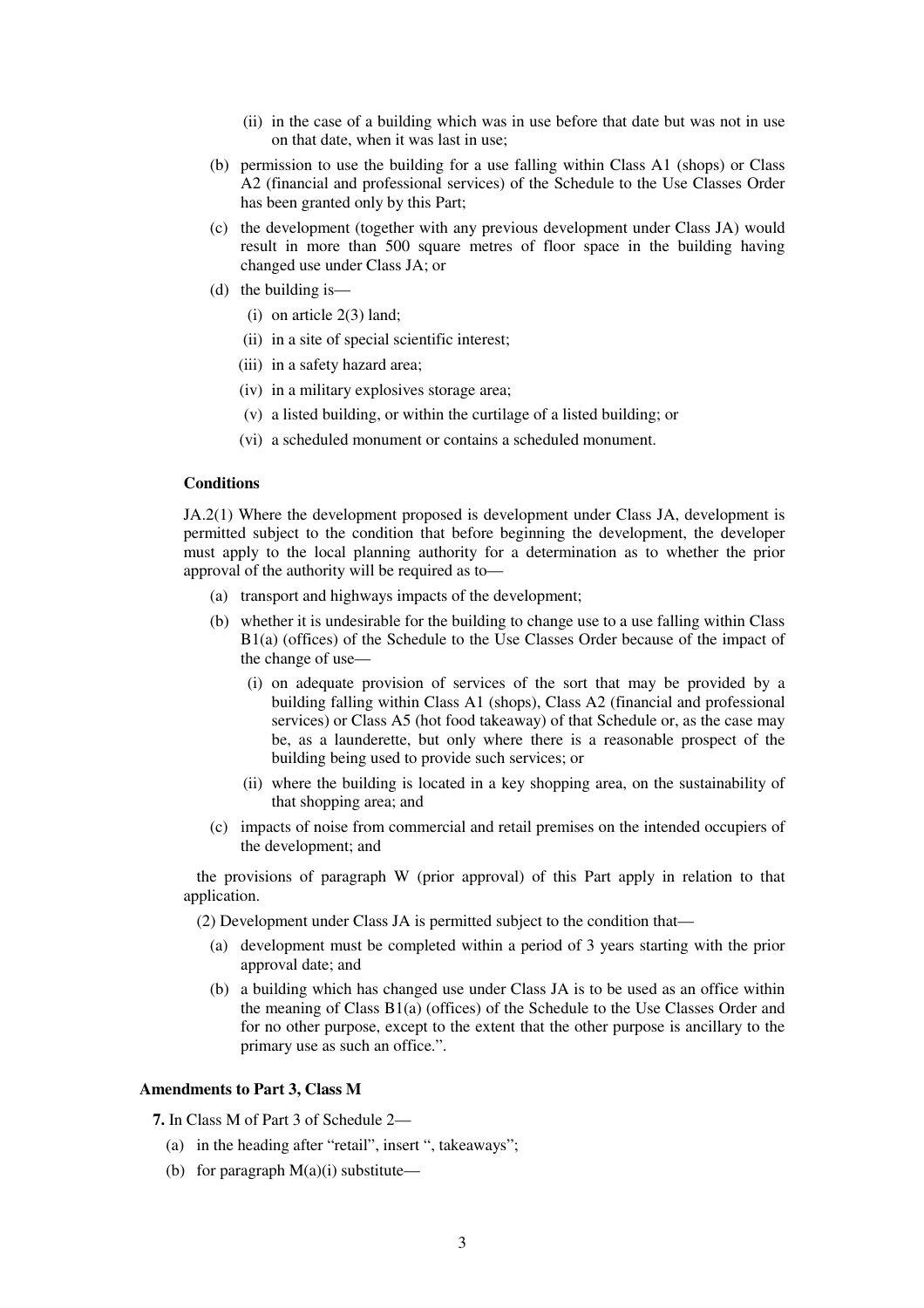- "(i) a use falling within Class A1 (shops), Class A2 (financial and professional services) or Class A5 (hot food takeaways) of the Schedule to the Use Classes Order,";
- (c) for paragraph  $M(2(1)(d)(i))$  substitute—
	- "(i) on adequate provision of services of the sort that may be provided by a building falling within Class A1 (shops), Class A2 (financial and professional services) or Class A5 (hot food takeaways) of that Schedule or, as the case may be, a building used as a launderette, but only where there is a reasonable prospect of the building being used to provide such services, or".

## **Amendment to Part 3, Class Q**

**8.** In Class Q of Part 3 of Schedule 2 after paragraph Q.1(b), insert—

"(ba) the floor space of any dwellinghouse developed under Class Q having a use falling within Class C3 (dwellinghouses) of the Schedule to the Use Classes Order exceeds 465 square metres;".

#### **Amendment to Part 3, Paragraph W**

**9.** In paragraph W of Part 3 of Schedule 2, for paragraph  $W(10)(b)$ , substitute—

"(b) have regard to the National Planning Policy Framework issued by the Ministry of Housing, Communities and Local Government in February 2019(**a**), so far as relevant to the subject matter of the prior approval, as if the application were a planning application; and".

## **Amendments to Part 4, Class C**

**10.** In Class C of Part 4 of Schedule 2—

- (a) in paragraph C.2(d) after "a particular site;" omit "and";
- (b) after paragraph C.2(d) insert—
	- "(da) for the purposes of the Use Classes Order as it applies to Class T of Part 3 of Schedule 2 to this Order, during the period of use as a state-funded school the building and any land within its curtilage retains the use class it had before changing to the use as a state-funded school;
	- (db) for the purposes of Class S of Part 3 of Schedule 2 to this Order, during the period of use as a state-funded school the building and any land within its curtilage retains the use as an agricultural building before changing to the use as a state-funded school; and".

## **Amendments to Part 4, Class D**

-

**11.** In Class D of Part 4 of Schedule 2—

(a) in paragraph  $D(b)$  for "or Class B1 (business)" substitute—

", Class B1 (business), Class D1(a) (the provision of any medical or health services except the use of premises attached to the residence of the consultant or practitioner), Class D1(d) (the display of works of art (otherwise than for sale or hire)), Class D1(e) (museum), Class D1(f) (public library or public reading room), or Class  $D1(g)$  (public hall or exhibition hall)";

(b) in paragraph D for "2 years" substitute "3 years";

<sup>(</sup>**a**) https://www.gov.uk/government/publications/national-planning-policy-framework--2 a copy of which may be inspected at the Planning Directorate, the Ministry of Housing, Communities and Local Government, 2 Marsham Street, London, SW1P 4DF.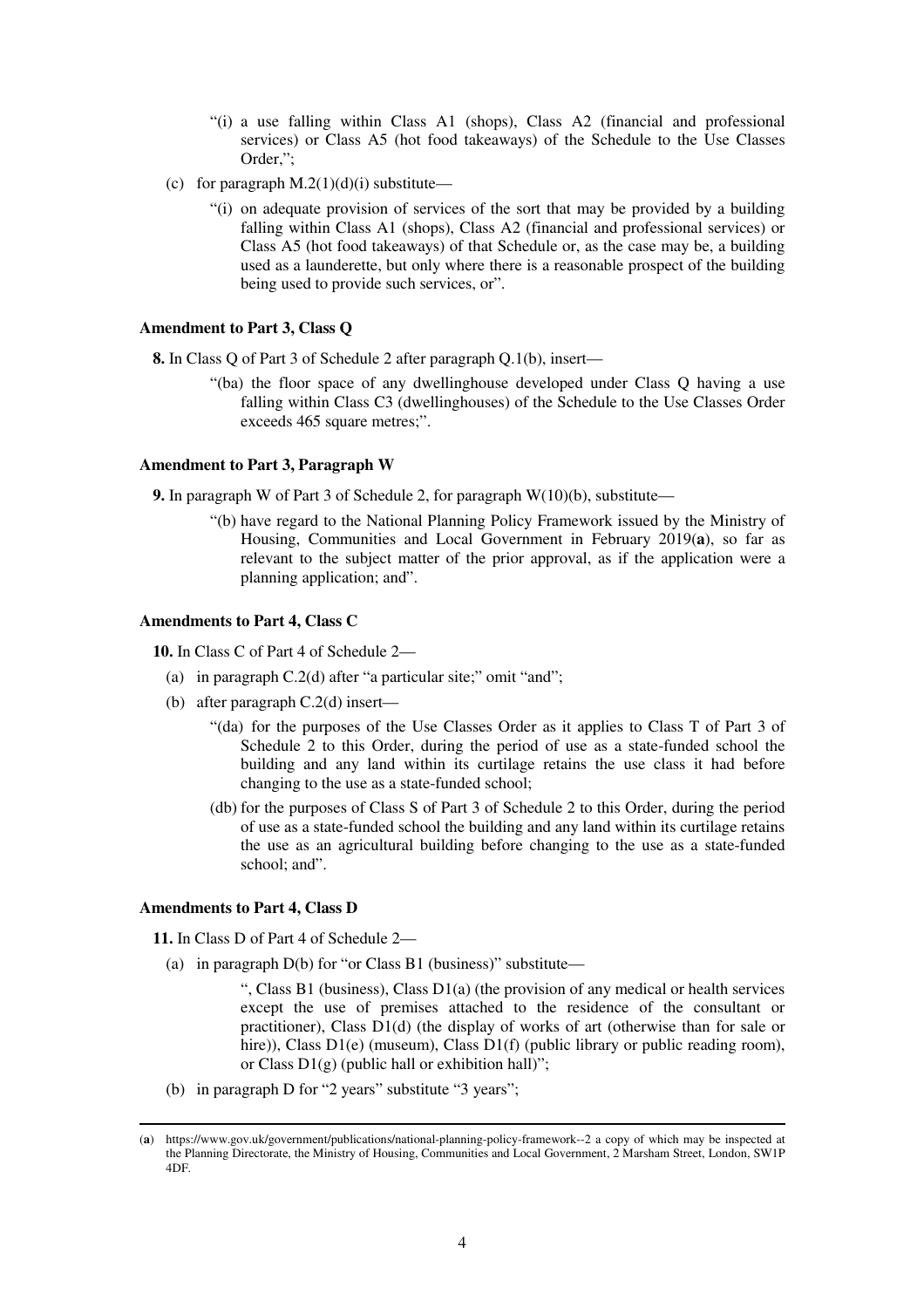(c) in paragraphs D.2(b) and D.2(c) for "2 year" substitute "3 year".

#### **Amendment to Part 4, Class E**

**12.** In Class E of Part 4 of Schedule 2 for paragraph E.3(10)(b), substitute—

"(b) have regard to the National Planning Policy Framework issued by the Ministry of Housing, Communities and Local Government in February 2019(**a**), so far as relevant to the subject matter of the prior approval, as if the application were a planning application.".

## **Amendments to Part 7**

**13.** In Class F of Part 7 of Schedule 2—

- (a) in paragraph  $F(1(d))$  omit "or";
- (b) in paragraph  $F(1(e)$  for "." substitute "; or";
- (c) after paragraph F.1(e) insert—

"(f) the building is in use as an office as permitted by Class JA (retail, takeaway, betting office, pay day loan shop, and launderette uses to offices) of Part 3 of this Schedule."

**14.** In Class G of Part 7 of Schedule 2—

- (a) in paragraph  $G(1(a))$  omit "or";
- (b) in paragraph  $G(1(b))$  for "." substitute "; or";
- (c) after paragraph G.1(b) insert—
	- "(c) the building is in use as an office as permitted by Class JA (retail, takeaway, betting office, pay day loan shop, and launderette uses to offices) of Part 3 of this Schedule.".

#### **Amendment to Part 14**

**15.** In Class J of Part 14 of Schedule 2 for paragraph J.4(8)(b), substitute—

"(b) have regard to the National Planning Policy Framework issued by the Ministry of Housing, Communities and Local Government in February 2019(**b**), so far as relevant to the subject matter of the prior approval, as if the application were a planning application.".

# **Amendments to Part 16**

-

**16.** In Class A of Part 16 of Schedule 2—

- (a) in paragraph  $A.1(7)$ , omit the whole of paragraph (c);
- (b) after paragraph A.1(9), insert—

"*Development not permitted: public call box* 

(10) Development consisting of the installation, alteration or replacement of a public call box is not permitted by Class A.";

(c) in paragraph  $A.2(3)(c)$ , for sub-paragraph (iii) substitute—

<sup>(</sup>**a**) https://www.gov.uk/government/publications/national-planning-policy-framework--2 a copy of which may be inspected at the Planning Directorate, the Ministry of Housing, Communities and Local Government, 2 Marsham Street, London, SW1P 4DF.

<sup>(</sup>**b**) https://www.gov.uk/government/publications/national-planning-policy-framework--2 a copy of which may be inspected at the Planning Directorate, the Ministry of Housing, Communities and Local Government, 2 Marsham Street, London, SW1P 4DF.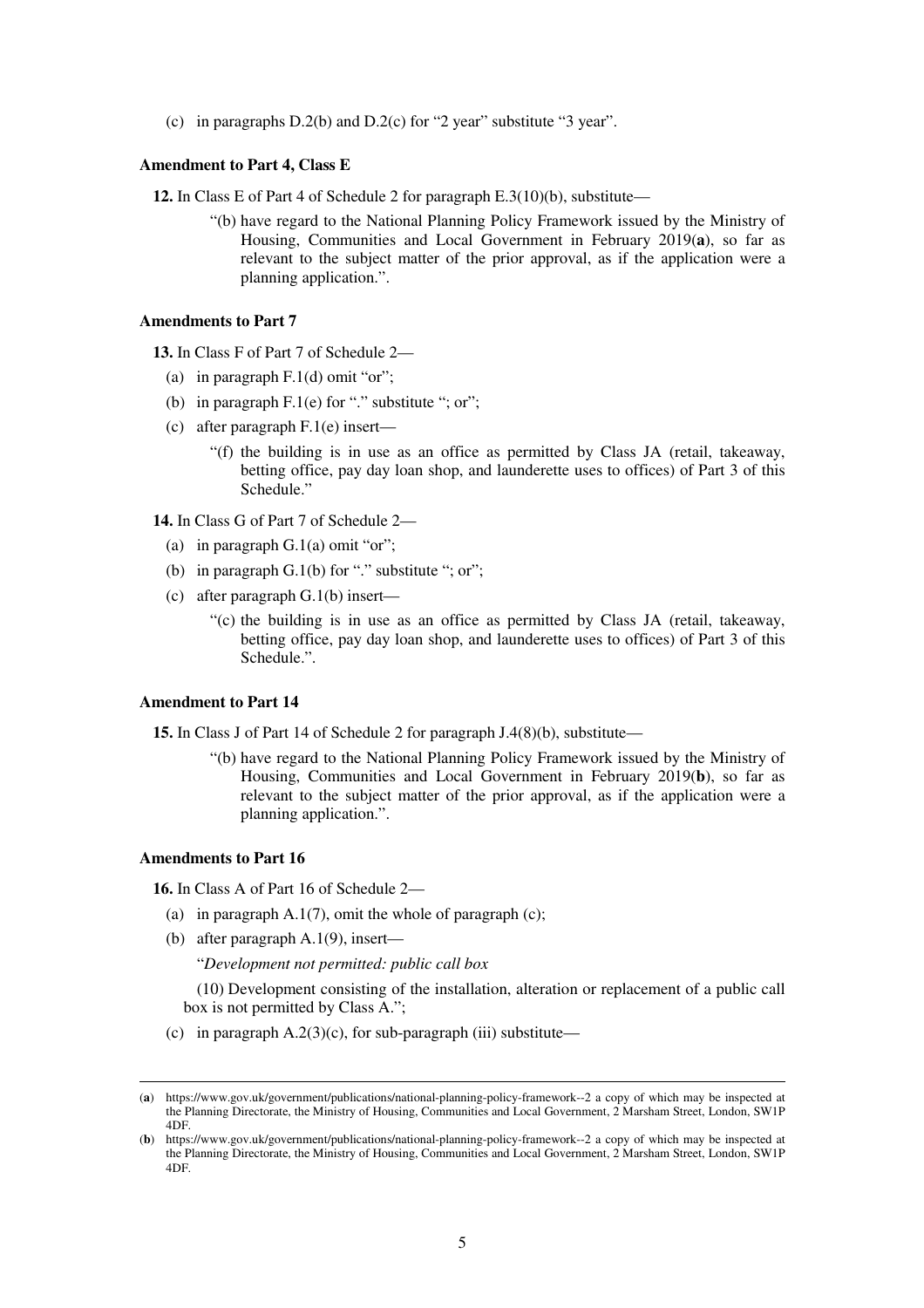- "(iii) the construction, installation, alteration or replacement of radio equipment housing, where the volume of any single development exceeds 2.5 cubic metres,";
- (d) in paragraph A.4 (interpretation of Class A)—
	- (i) after the definition of "electronic communications code operator" insert—

""electronic communications service" means a service falling within the definition of that term in section 32(2) of the Communications Act 2003(**a**);";

(ii) after the definition of "owner" insert —

""public call box" means any kiosk, booth, acoustic hood, shelter or similar structure which is erected or installed for the purpose of housing or supporting electronic communications apparatus and at which an electronic communications service is provided (or is to be provided) by an electronic communications code operator;".

# PART 3

# Amendments to the Town and Country Planning (Control of Advertisements) (England) Regulations 2007

**17.**—(1) The Town and Country Planning (Control of Advertisements) (England) Regulations 2007(**b**) are amended as follows.

(2) In Part 1 of Schedule 3 omit the whole of Class 16.

(3) In Part 2 of Schedule 3 omit the definitions of "electronic communications apparatus"; "electronic communications service", "electronic communications code operator" and "telephone kiosk".

# PART 4

# Amendment to the Town and Country Planning (Compensation) (England) Regulations 2015

**18.**—(1) The Town and Country Planning (Compensation) (England) Regulations 2015(**c**) are amended as follows.

(2) In regulation  $2(c)$ , after "J," insert "JA,".

# PART 5

## Transitional and saving provisions

**19.**—(1) Where a prior approval event occurs, the planning permission granted by Class A of Part 16 of Schedule 2 to the Order continues to have effect in relation to a public call box as if the amendments made to that Order by Part 2 of these Regulations had not been made.

(2) A surface of a public call box which was used for displaying an advertisement on or before 24th May 2019 may continue to be used for that purpose.

(3) In this regulation—

"the Order" means the Town and Country Planning (General Permitted Development) (England) Order 2015(**d**);

(**d**) S.I.2015/596.

-

<sup>(</sup>**a**) 2003 c.21. Section 32 was amended by S.I. 2011/1210 Schedule 1 paragraph 9(b).

<sup>(</sup>**b**) S.I. 2007/783 to which there are amendments not relevant to this Order.

<sup>(</sup>**c**) S.I.2015/598 which has been amended by S.I. 2016/331, S.I. 2017/392, S.I.2017/402, and S.I. 2017/620.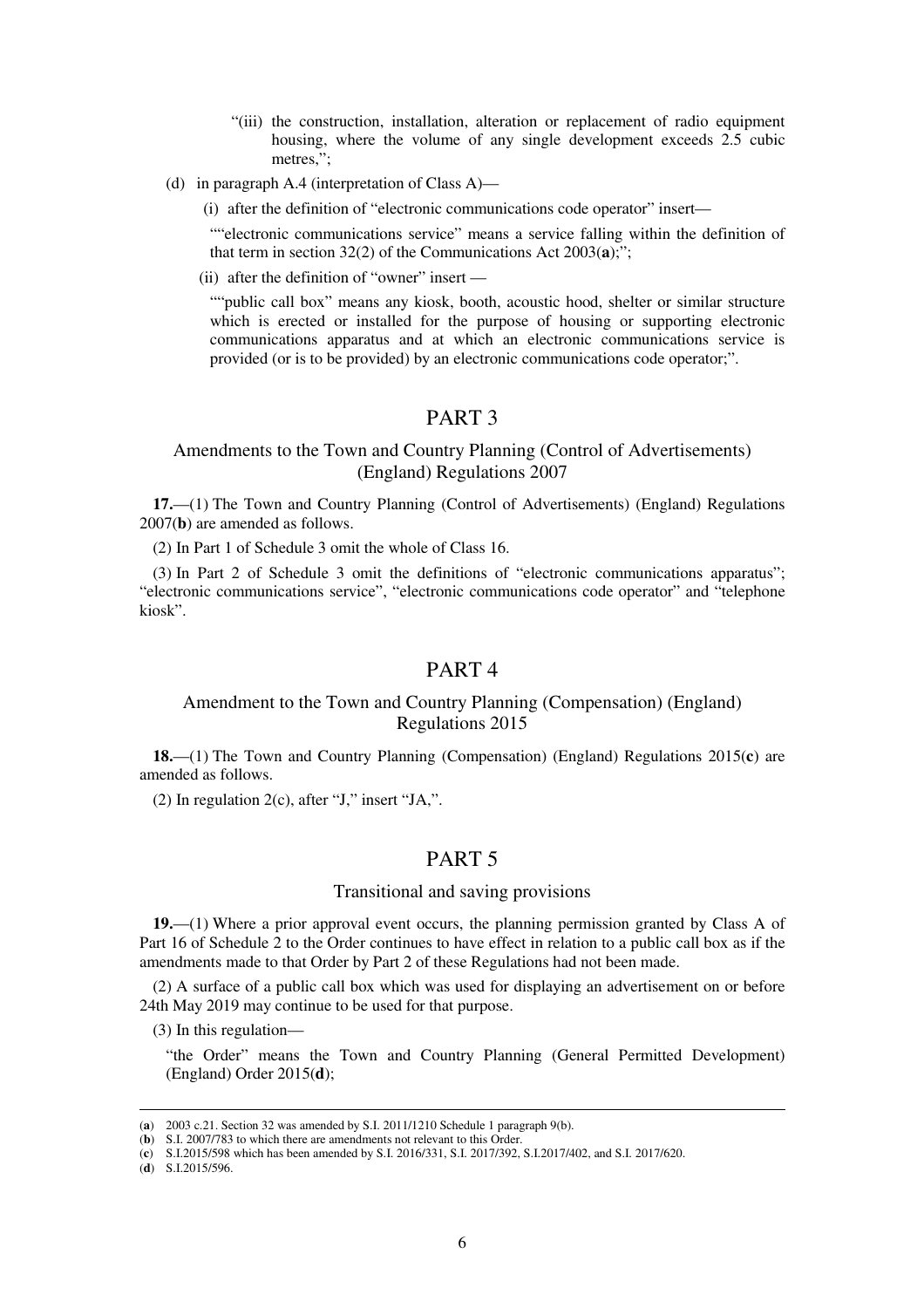"electronic communications apparatus" means apparatus falling within the definition of that term in paragraph 5 of the electronic communications code set out in Schedule 3A to the Communications Act 2003(**a**);

"electronic communications code operator" means a person in whose case the electronic communications code is applied by a direction under section 106(3)(a) of the Communications Act 2003(**b**);

"electronic communications service" means a service falling within the definition of that term in section 32(2) of the Communications Act 2003(**c**);

"prior approval application" has the same meaning as in section 69A(2) of the Town and Country Planning Act 1990(**d**);

"prior approval event" means—

- (a) the giving of prior approval, in writing, in relation to the matters in paragraph A.3(4) of Class A of Part 16 of Schedule 2 to the Order—
	- (i) before 25th May 2019;
	- (ii) on or after 25th May 2019 where the prior approval application was submitted to the local planning authority before 25th May 2019;
	- (iii) on or after 25th May 2019 in relation to an appeal which was lodged under section 78 of the Town and Country Planning Act 1990 within 6 months of the date of notice of refusal of a prior approval application submitted before 25th May 2019;
- (b) a determination, in writing, that prior approval is not required to be given—
	- (i) before 25th May 2019;
	- (ii) on or after 25th May 2019 where the prior approval application in accordance with paragraph A.3(5) of Class A of Part 16 of Schedule 2 to the Order, was submitted to the local planning authority before 25th May 2019; or
- (c) the expiry of a period of 56 days beginning with the date on which the local planning authority received the application in accordance with paragraph A.3(5) of Class A of Part 16 of Schedule 2 to the Order without the local planning authority notifying the applicant, in writing, of their determination as to whether such approval is required—
	- (i) before 25th May 2019;
	- (ii) on or after 25th May 2019 where the prior approval application was submitted before 25th May 2019;

"public call box" means any kiosk, booth, acoustic hood, shelter or similar structure which is erected or installed for the purpose of housing or supporting electronic communications apparatus and at which an electronic communications service is provided (or is to be provided) by an electronic communications code operator.

Signed by authority of the Secretary of State for Housing, Communities and Local Government

*Kit Malthouse*  Minister of State 1st May 2019 Ministry for Housing, Communities and Local Government

-

<sup>(</sup>**a**) 2003 c. 21. Schedule 3A was inserted by section 4 of, and Schedule 1 to, the Digital Economy Act 2017 c. 30.

<sup>(</sup>**b**) 2003. c.21. Section 106 was amended by section 4 of the Digital Economy Act 2017 c. 30.

<sup>(</sup>**c**) 2003. c.21. Section 32 was amended by Paragraph 9(b) of Schedule 1 to S.I. 2011/1210.

<sup>(</sup>**d**) Section 69A(2) was inserted by section 17 of the Neighbourhood Planning Act 2017 c. 20.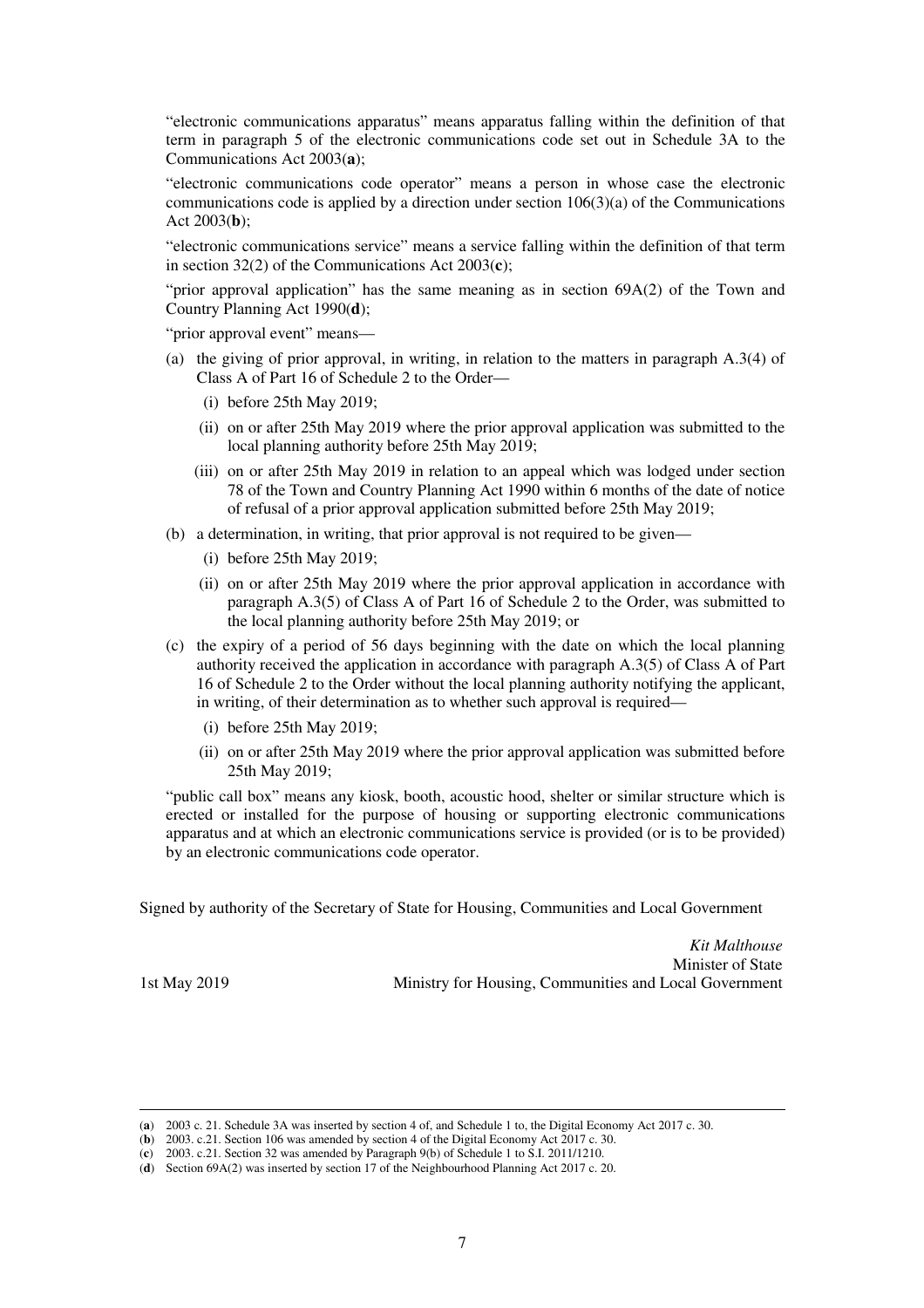#### **EXPLANATORY NOTE**

#### *(This note is not part of the Regulations)*

Part 2 of these Regulations amend the Town and Country Planning (General Permitted Development) (England) Order 2015 ("the Order") (S.I. 2015/596).

Regulation 3 amends the definition of "transport undertakers", in article 2(1) of the Order for the purposes of interpreting Class C of Part 9 of Schedule 2 to the Order.

Regulation 4 makes permanent the existing temporary right to enlarge a dwellinghouse by up to 8 metres in the case of a detached dwellinghouse or by 6 metres in the case of any other dwellinghouse, as permitted by Class A of Part 1 of Schedule 2 to the Order. It removes the time limiting date of 30th May 2019, as well as conditions which required development to be completed by that date.

Regulation 5 increases the height limit of electrical upstands and outlets for recharging electric vehicles to 2.3 metres, as permitted by Class E of Part 2 of Schedule 2 to the Order. It also clarifies that the previous height limit of 1.6 metres still applies to upstands and outlets within the curtilage of a dwellinghouse or block of flats.

Regulation 6 inserts a new Class JA into Part 3 Schedule 2 to the Order to introduce a new permitted development right allowing the change of use of a building falling within Class A1 (shops), Class A2 (financial and professional services), or Class A5 (hot food takeaways) of the Schedule to the Town and Country Planning (Use Classes) Order 1987 (S.I. 1987/764) ("the Use Classes Order"); or a betting shop, pay day loan shop or launderette, to a use falling within Class B1(a) (offices) of that Schedule. The new permitted development right contains limitations and conditions on how it will operate. The date, 29th of October 2018, as referred to in the new right reflects the publication date of the consultation where this right was proposed, *Planning Reform: supporting the high street and increasing the delivery of new homes*. A copy of the consultation can be found here: https://www.gov.uk/government/consultations/planning-reform-supporting-thehigh-street-and-increasing-the-delivery-of-new-homes

Regulation 7 extends Class M of Part 3 of Schedule 2 (retail and specified sui generis uses to dwellinghouses) to permit buildings with a use falling within Class A5 (hot food takeaways) of the Use Classes Order to also change use to a dwellinghouse.

Regulation 8 clarifies that the floor space of any dwellinghouse created by Class Q of Part 3 of Schedule 2 to the Order cannot exceed 465 square metres.

Regulations 9, 12 and 15 amend references to the National Planning Policy Framework 2012 to the most recent version of the National Planning Policy Framework which was published by the Ministry for Housing, Communities and Local Government in February 2019. The footnotes to these references have also been updated to reflect where this document can be obtained electronically online.

Regulation 10 clarifies that buildings which are in use as a temporary state-funded school as permitted by Class C of Part 4 of Schedule 2 to the Order, will retain the use or use class they had before becoming a temporary state-funded school for the purposes of Classes S and T of Part 3 of Schedule 2 to the Order. This will enable agricultural buildings which are in use as a temporary state-funded school, as permitted by Class C of Part 4 of Schedule 2 to the Order, to change use to a state-funded school permanently, as permitted by Class S of Part 3 of Schedule 2 to the Order. This will also enable buildings that fall within Class B1 (business), Class C1 (hotels), Class C2 (residential institutions, Class C2A (secure residential institutions) and Class D2 (assembly and leisure) of the Use Classes Order which are in use as temporary state-funded schools, to change use to a state-funded school permanently, as permitted by Class T of Part 3 of Schedule 2 to the Order.

Regulation 11 extends Class D of Part 4 of Schedule 2 (shops, financial, cafes, takeaway etc to temporary flexible use) to the Order, to include certain Class D1 (non-residential institutions) uses of the Use Classes Order as a permitted temporary flexible use. These named Class D1 (non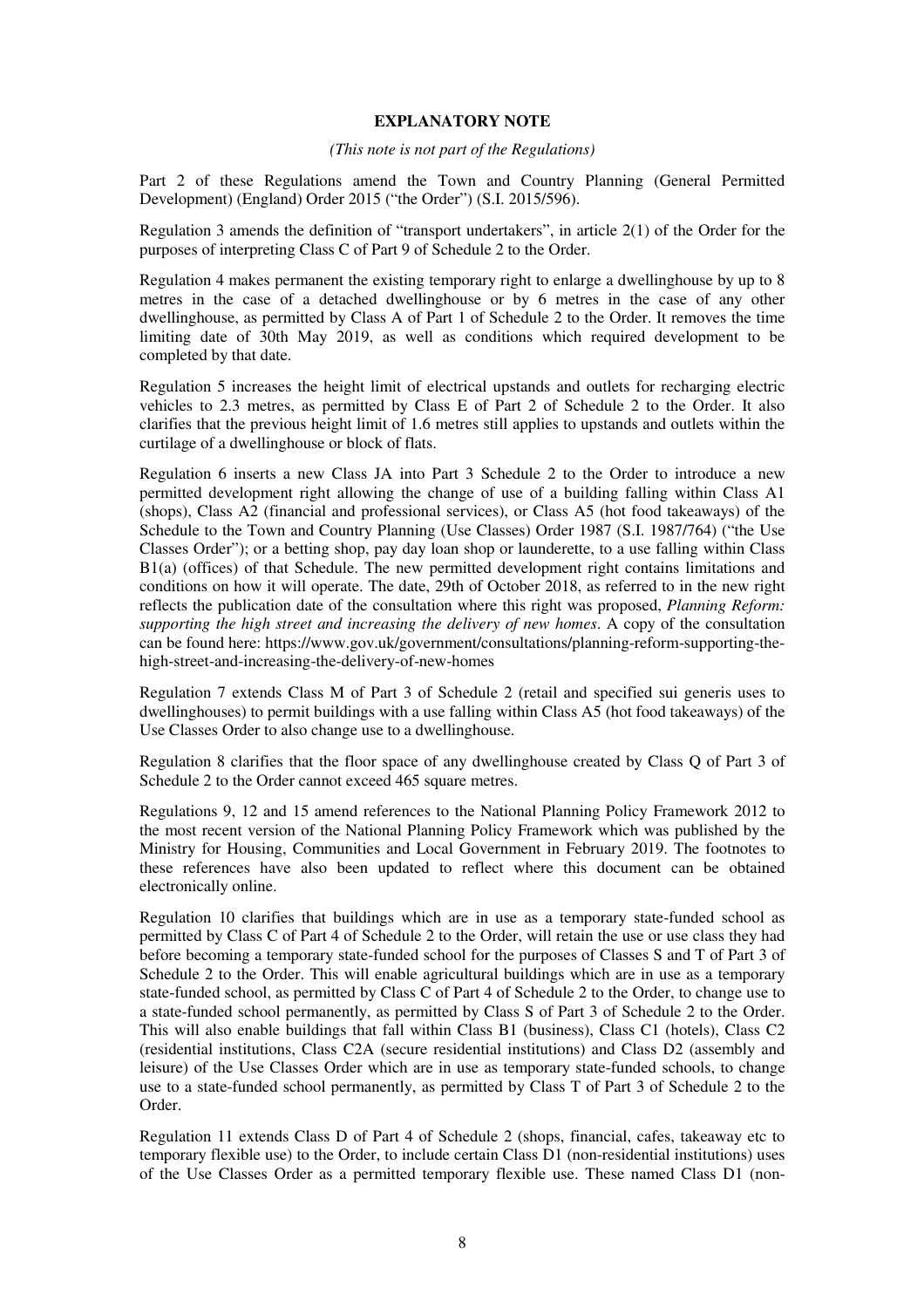residential institutions) uses are Class D1(a) the provision of any medical or health services except the use of premises attached to the residence of the consultant or practitioner, Class D1(d) the display of works of art (otherwise than for sale or hire), Class D1(e) museum, Class D1(f) public library or public reading room, and Class  $D1(g)$  public hall or exhibition hall. Regulation 11 also extends the period of time that a building can be in a temporary flexible use from 2 years to 3 years.

Regulations 13 and 14 clarify that a building that is in use as an office as permitted by Class JA of Part 3 of Schedule 2 to the Order (as introduced above), cannot benefit from the permitted development rights in Classes F and G of Part 4 of Schedule 2 to the Order which are available to office buildings generally.

Regulation 16 amends Class 16 of Part 1 of Schedule 3 by removing permission for the installation, alteration or replacement of a public call box by, or on behalf of an electronic communications code operator.

Regulation 17 of Part 3 of these Regulations amends the Town and Country Planning (Control of Advertisements) (England) Regulations 2007 (S.I. 2007/783) by removing deemed consent to display an advertisement on the glazed surface of a telephone kiosk.

Part 4 of these Regulations amends the Town and Country Planning (Compensation) (England) Regulations 2015 ("the Compensation Regulations") (S.I.2015/598).

Regulation 18 amends the Compensation Regulations to add the new class JA of Part 3 of Schedule 2 to the Order into the list of permitted development rights for which compensation on withdrawal of the right is limited in various ways provided in the Compensation Regulations. The effect of this regulation is that if a local planning authority withdraws the new permitted development right by issuing a direction under article 4 of the Order, compensation is only payable in respect of planning applications made within 12 months beginning on the date that the direction took effect. The Compensation Regulations also allow local planning authorities to avoid compensation liability on withdrawal of the new permitted development rights by publicising their intention to make an article 4 direction at least one year, and not more than two years, ahead of the article 4 direction taking effect.

Regulation 19 of Part 5 of these Regulations make transitional and savings provisions.

A copy of the National Planning Policy Framework may be viewed online at https://www.gov.uk/government/publications/national-planning-policy-framework--2 or a copy may be inspected at the Planning Directorate, the Ministry of Housing, Communities and Local Government, 2 Marsham Street, London, SW1P 4DF.

An assessment of impact has been completed. Copies may be inspected at the Planning Directorate, the Ministry of Housing, Communities and Local Government, 2 Marsham Street, London, SW1P 4DF.

<sup>©</sup> Crown copyright 2019

Printed and published in the UK by The Stationery Office Limited under the authority and superintendence of Jeff James, Controller of Her Majesty's Stationery Office and Queen's Printer of Acts of Parliament.